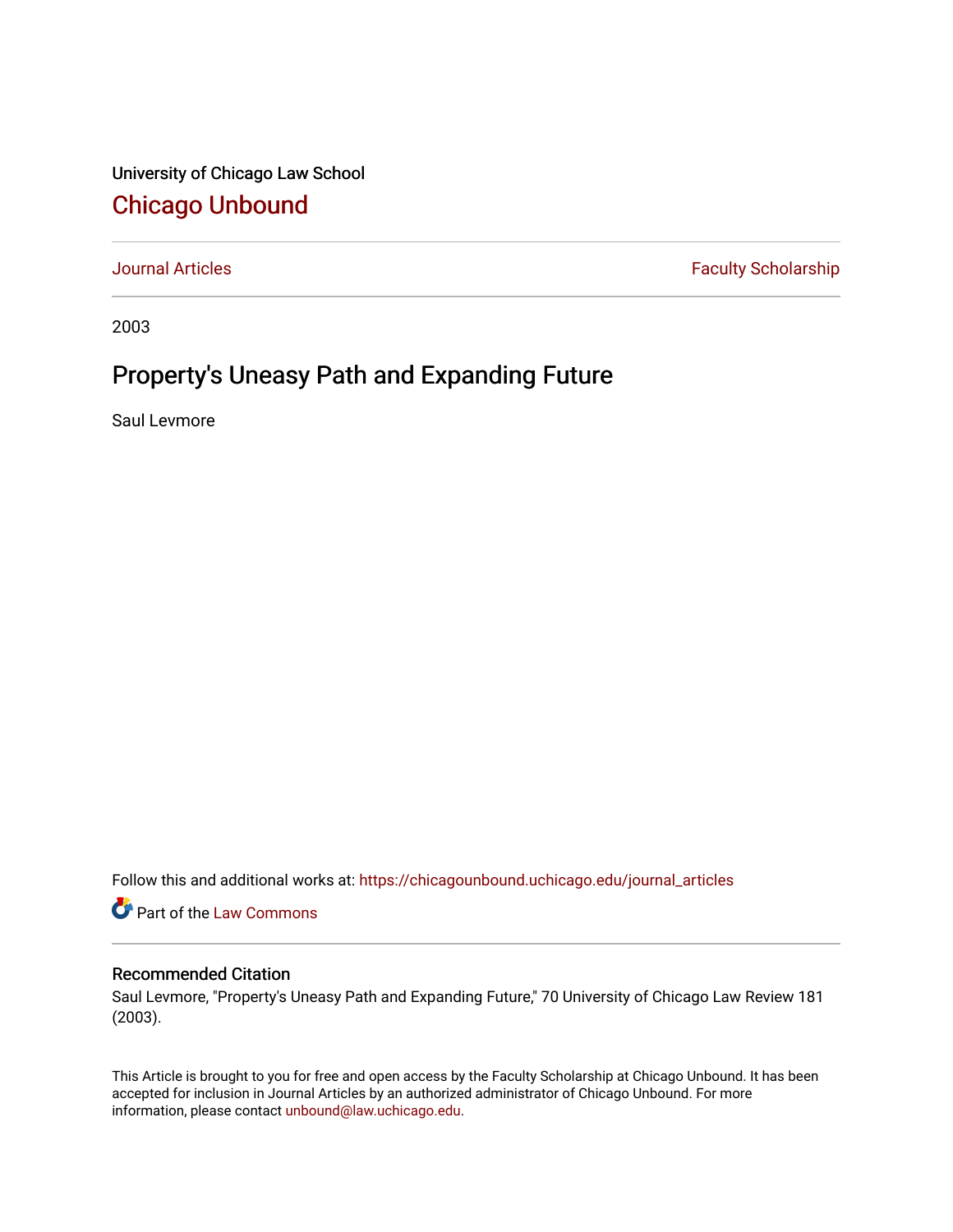## **Property's Uneasy Path and Expanding Future**

## *Saul Levmoret*

#### **INTRODUCTION**

How has law come to its present state and where is it going?<br>These are two obvious questions to ask on the occasion of a great Law<br>School's Centennial. In this Essay, I direct these questions at property rights, a centerpiece of the law and economics revolution that has itself been an important part of this last century of ideas. The law and economics literature has advanced the optimistic view that property rights have evolved in a way that promotes economic efficiency.<sup>'</sup> I suggest that alongside the conventional and optimistic view, which is essentially transaction cost, or efficiency, based, there is an alternative and skeptical view that is interest group, or politically, driven.<sup>2</sup> And if it is true that the evolution of property rights up to the present time is capable of conflicting explanations, then there is the question of pre- dicting the future of property rights and, as we will see, the future of intellectual property in particular.

Part I begins by exploring two distinct stories about the evolution of property rights. Part II then applies the two evolutionary stories to assess the future of intellectual property rights. I suggest that we should expect interest group pressures to generate an expansion of intellectual property rights, perhaps even to include protection for abstract ideas. These expanding rights will shape much of our legal system in the coming years. The conclusion adds some hopeful comments about the limits of interest group politics.

<sup>t</sup>Dean and William B. Graham Professor of Law, The University of Chicago. I am grateful for the guidance I received from Dean Bachus, Doug Lichtman, and Julie Roin.

**I** I should say that I normally subscribe to (and try to contribute to) the optimistic view. As we will see, the optimistic view about property rights is on solid ground when its focus is on particular pieces of property or government regulation regarding which we have detailed knowledge about evolutionary influences. In this Essay, I try to develop resistance to the natural but unsubstantiated claim that the evolution of property rights is quite generally, or nearly always, a thing to celebrate.

<sup>2</sup>The conflicting stories are developed more fully in Saul Levmore, *Two Stories about the Evolution of Property Rights,* 31 J Legal Stud (forthcoming 2003).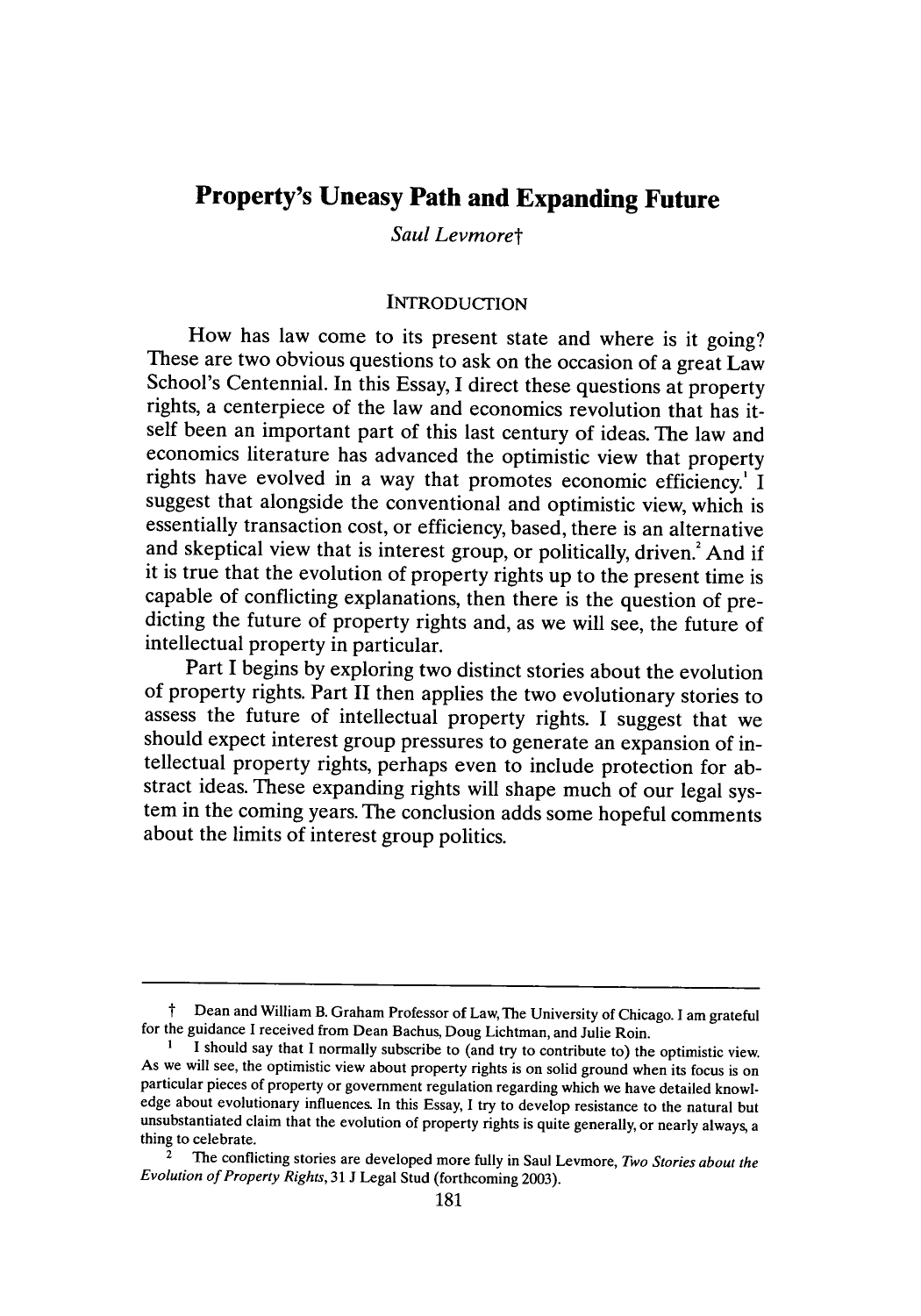## I. EVOLUTIONARY STORIES ABOUT PROPERTY

## **A.** Optimistic and Skeptical Stories

The conventional story of the evolution of property begins with hunters and gatherers in a forest or other commons. These protagonists develop customs and then laws about private property rightsmostly of the kind permitting an owner to exclude others-with respect to what they gather, kill, find, or fashion out of stone and wood to further these aims. There is a technological or transaction cost element to this phase because it is a mighty task to exclude competitors from a forest or ocean, but for the purpose of this Essay we can simply think of the driving force as one of wealth creation. Those who gather and hunt will work harder the more they can control the product of their labor, and the community might find it worthwhile to respect these ownership rules in order to maximize its total wealth.

As the population increases and intense agricultural production becomes critical, the evolution of property rights is yet more driven by consequences. Private property rights are now even more important in encouraging effort because of a lag between the effort and the return. A farmer will work hard if he knows that he will reap where he sowed. Laws about trespass, boundaries, and riparian rights come into their own, and even the more archaic of these rules have proved susceptible to fairly convincing efficiency explanations. One version of the larger story focuses on transaction costs; improvements (and lower costs) associated with fencing or irrigation or even recordation will raise the value of farmland relative to open hunting ground, stimulating the evolution toward private property rights. Another version focuses on demand or product prices; agricultural yield is likely to be greater with private plots than with a central planner or commons. In the interest of brevity, I will emphasize the association between production incentives (and thus wealth creation) and secure property rights. And, again, the conventional and optimistic story is that the emergence of property rights in personal and real property has been a story of evolutionary success. Indeed, legal systems and economies that have lagged, and experienced the gravest famines and rates of poverty, are almost invariably (and sensibly) counseled to establish secure private property rights.

There is room, however, for an alternative and more skeptical depiction of the evolution of these property rights. This story is one of interest groups, tribute, and grave market imperfections. For an appropriate beginning to this story about property rights, imagine (without pausing to ask how powerful authorities or governments come about in the first place) a lawmaker who gives a charter covering a large tract of land (previously claimed by the ruler or simply un-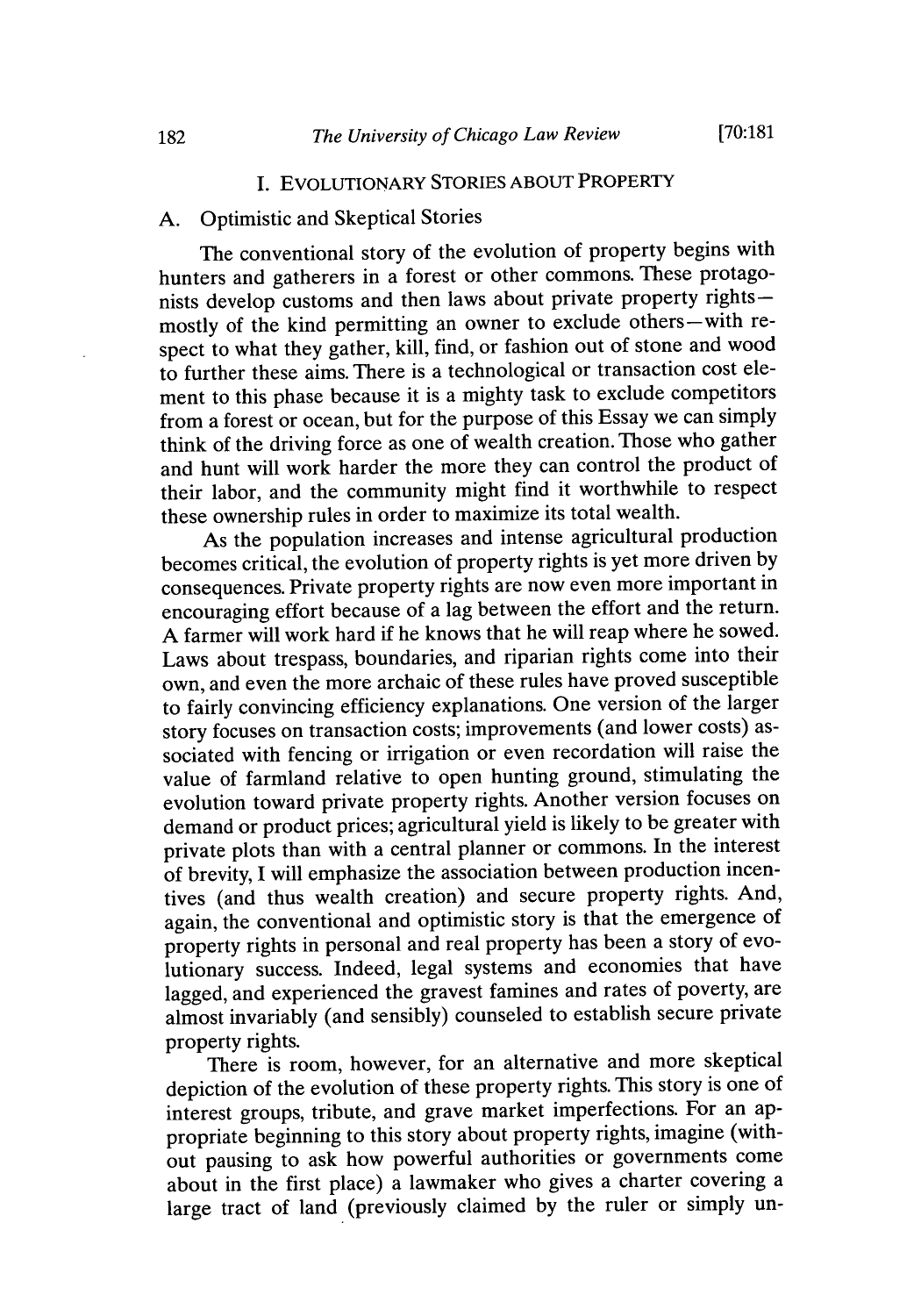tamed) to an individual. If the recipient performed some great service to the realm, then we might think of this land grant as part of an incentive system that is not so different from that which we associate with the benefits of private property. But perhaps the grant is to kin, to a comrade in arms, or to someone who pledges tribute. If private property emerges under such circumstances, we have no reason to think that it is to be celebrated as efficient or as providing socially superior incentives. When property rights are assigned because of political maneuvering (with less than unanimous agreement), there is the danger that the development of these rights promotes inefficient behavior either on the part of those who seek to obtain wealth as the recipients of these assignments or by those who hope to gain indirectly by redistributing rights to inefficient users from whom the lawmaker can more easily collect taxes. Even the grant in return for future tribute is troubling. An optimist might see this as the auctioning off of property to the highest valuing user, but the problem is that tax revenue is easier to extract from some uses of the property than from others.

Property rights change over time either because the alterations maximize wealth, as the modern law and economics version would suggest, or, more skeptically, because an interest group has successfully brought about a new regime. Thus, the acquisition and addition of new land to a national park may reflect a decision to provide a pub- lic good in a way that yields or maintains the highest value of the land in question or it may represent the victory of snowmobilers, concessionaires, or hiking clubs, each capable of benefiting from a public subsidy of their interests while most citizens opposed to the park's expansion are too dispersed to do much about it. Similarly, new catch limits in a fishery may solve collective action problems and maximize the longterm value of the fishery- especially if they are transferable rights-but these limits may instead reflect the political power of nearby processing facilities or of those citizens who currently rely on the fishery for their income. Quite generally, the evolution of property rights and even their early emergence, as when Blackacre and Whiteacre are carved out of an uncharted forest, may represent the efficient allocation of property to users who will maximize value once they control output and access. But it is also possible that each evolutionary step reflects a bargain between the reigning authority and some of the owners. Blackacre and Whiteacre may simply be more easily taxed after their creation or in return for their creation than

<sup>&</sup>lt;sup>3</sup> The tax-and-property-rights authority might, for example, prefer a regime with a few easily taxed property owners over one with many dispersed owners who are difficult to capture in the tax system. And yet the latter scheme might produce more social benefit.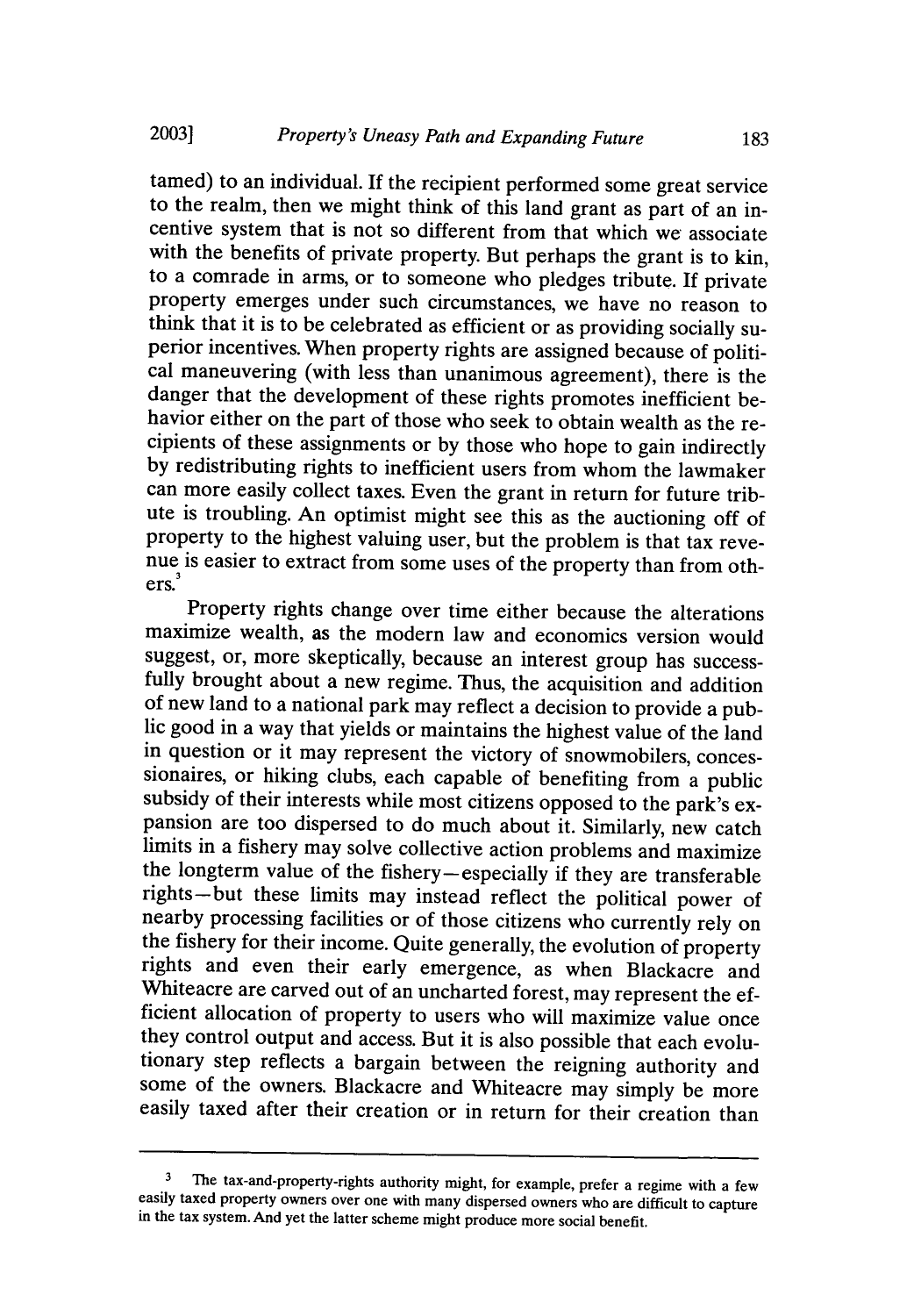were their precursors. An arrangement that appeals to the new owners of these properties, and to the ruling authority, may come at the expense of the polity as a whole.

There are evolutionary pressures that prevent the interest group story from straying too far from the optimistic, efficiency-oriented one. Long-run survival is inconsistent with unfettered rent seeking and redistribution toward well-positioned interest groups, because in the long run, members of interest groups will be better off if the economy as a whole is more successful. But the interest group and efficiency stories are unlikely to converge. Evolution is path dependent, as each step plays something of an irreversible role in determining the future. For example, when parcels of private property are first carved out, public roads and even legal decisions may follow in ways that track these rights, and then new private investments and expectations will build on these foundations, so that it becomes unlikely that the original property boundaries and assignments will ever be completely obliterated.

## B. Explaining Intellectual Property Rights

1. The optimistic efficiency story.

This rivalry between the efficiency and interest group stories continues in the realm of intellectual property. A first-in-time rule of the kind that has governed personal property, be it found (where there is no original owner in the picture), hunted, or even securitized, has carried weight with respect to intellectual property, so that law has protected creators against later appropriation by others. But this interest has been balanced, or somewhat weakened, by time limits and other devices that favor the dissemination of new inventions, literary works, and the like, if only to take advantage of the public good quality of most intellectual property, such that one person's use does not normally interfere with another's.

At the risk of serious oversimplification, the tradeoff is between private property rights that are granted in order to encourage innovation, and open access so as to maximize the gains from innovations that are already, or that would anyway be, developed. One intuition is that if we extend patent protection, copyright enforcement, and the like, we will get more and better miracle drugs, good music, and improved business processes, mostly because innovators will respond positively to the assurance of exclusive rights to profits-albeit for a specified number of years. The contrary intuition is that by weakening or eliminating these legal licenses to control and monopolize innovations, we will have not only wider and more efficient distribution of new things, because the innovator's monopoly will be denied, but also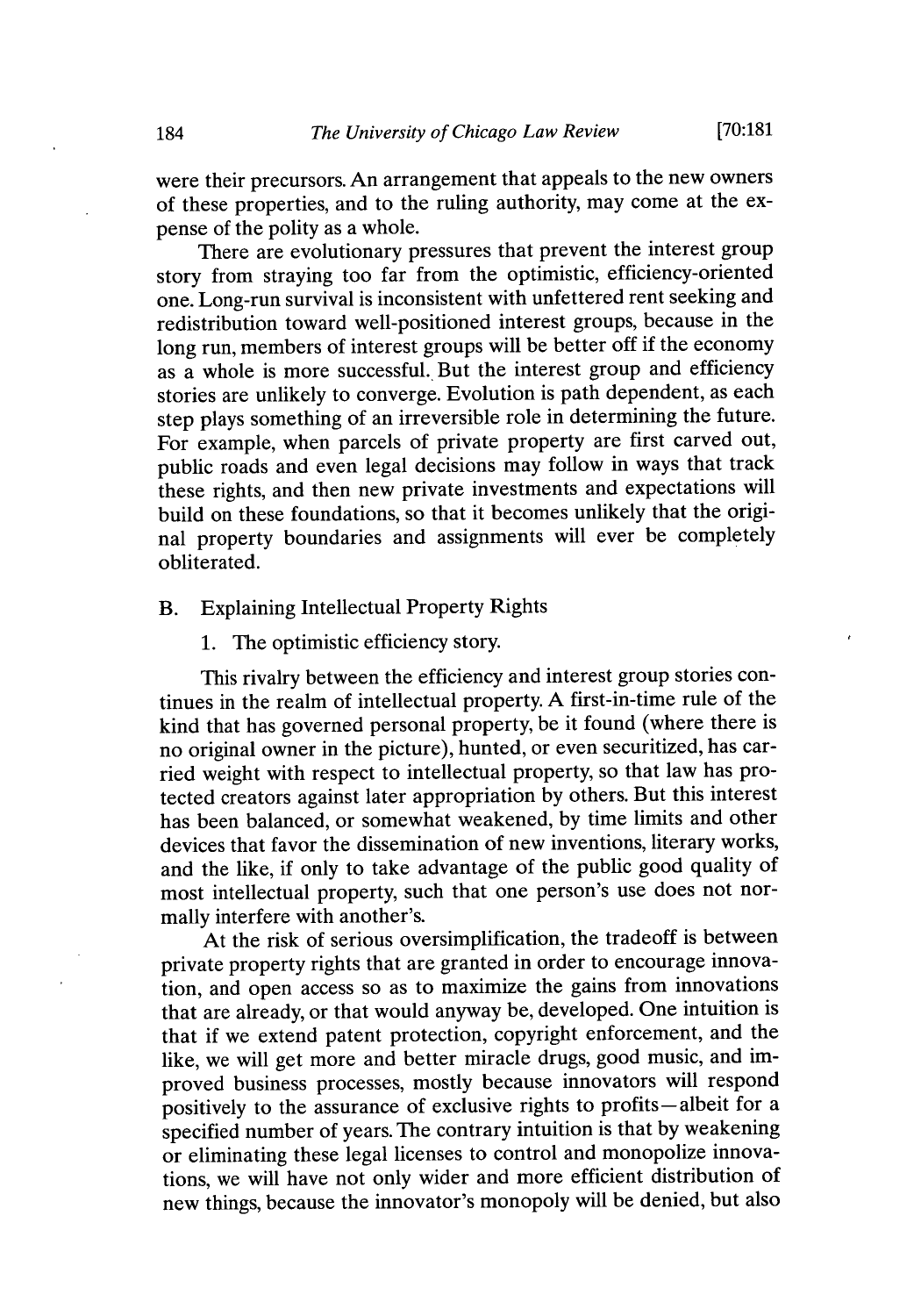more new things because successive innovators will freely be able to build upon earlier advances. Open access to new knowledge may hasten innovations to market, because innovators may rush in order to take advantage of their first-mover opportunities. Alternatively, open access may be associated with stagnation, as innovators try to main-<br>tain their secrets in the absence of a system with registration and protection. The case for weak property rights is hardly absurd, and, indeed, it is easy to point to areas where there have been impressive in-<br>novation in spite of the fact that those innovations were not protected with property rights. Insights about the "laws of nature" are unpat-<br>entable, and yet they seem to pour out of universities (a subsidized industry, to be sure) to the great benefit of society at large. No one was able to appropriate the idea of the drive-thru window or the secret of fire or the concept of (or recipe for) chocolate milk, and yet it is hard to believe that with more secure property rights we would have more or better such ideas.' Legal practice itself might offer a nice illustration of the promise of progress in spite of weak property rights. New legal arguments are cited, copied, and exploited as soon as the imitator likes, and yet there is no apparent shortage of brief writers or of talented persons entering the field of law. Finally, there is the appealing and contemporary claim that we have experienced sustained and impressive innovation precisely where there has been open source software.

It is thus easy to see that a society's progress may depend on finding the right balance between strong and weak property rights, but it is also easy to see that the optimal rules may be impossible to ascertain. In the fields of music and literature, for instance, the basic question is whether to make authors and publishers more or less secure against photocopying, downloading, and comparable uses. The argument for stronger copyright is like the argument for a farmer's secure right to Blackacre; a stronger claim on later profits is likely to induce investment and effort. The counterargument for open access, or knowledge, is that wider dissemination of new works might bring about yet more progress in the long run because each generation of creators will be able to draw freely on earlier work, and their own efforts will be re-

<sup>4</sup>Again, the pro-property rights view is that in the absence of legal protection, the secret of fire was probably withheld as a clan or trade secret. Protection of ideas might lead to more rapid dissemination. The drive-thru window, like the ambush, is thus interesting because it can hardly be kept secret.

**<sup>5</sup>** These rules affecting legal practice might reflect the great value we attach to dissemination, where we want equal justice to prevail, and so forth. But the point in the text is that there is no striking shortage of new entrants and ideas despite the absence of property rights.

**<sup>6</sup>**See Yochai Benkler, *Coase's Penguin, or, Linux and the Nature of the Firm,* 112 Yale L J 369 (2002) (associating creative incentives in an open source system with individual choice).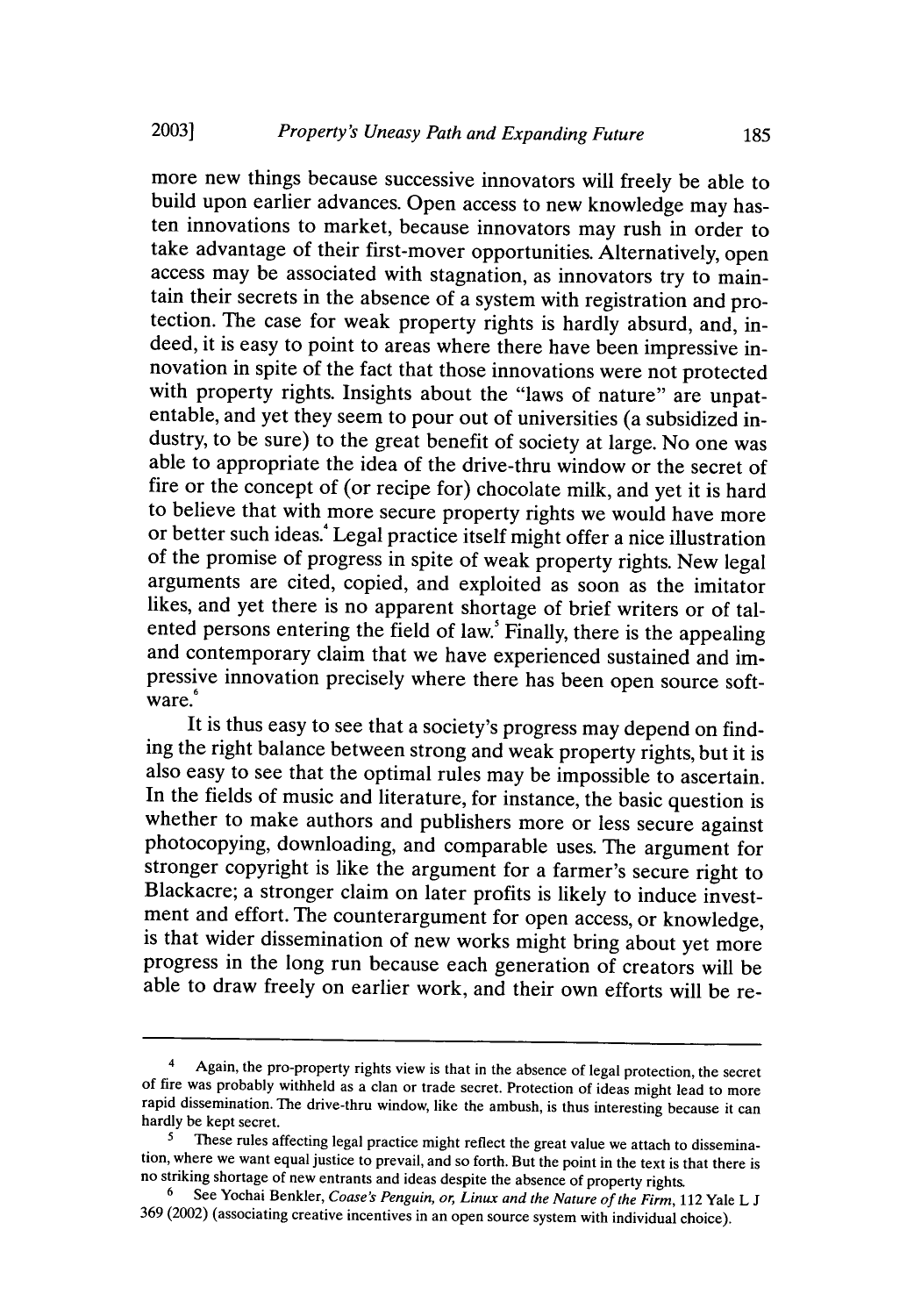warded to the extent that they can capture audiences before others imitate them.<sup>7</sup>

2. The interest group story.

But all this can be recharacterized from the perspective of our alternative evolutionary story, which depicts property rights as the product of interest group pressures. In the case of intellectual property, at least, the evidence of interest group agitation for the statutory schemes we know, along with the indeterminacy of, or lack of empirical evidence underlying, the first evolutionary story give this second and more skeptical story special force.<sup>8</sup> Altogether, the efficiency diagnosis is probably less robust for intellectual property than it is for personal or real property. Continuing with the copyright example, the alternative evolutionary story is that copyright may have emerged because of the influence of publishers or well-connected authors who gained by acquiring and extending their exclusive right to profit from the compositions and materials they created and owned. And this property right may become more or less secure in the future because of the influence and (conflicting) efforts of trade groups, publishers, universities, chains of copy stores, libraries, and others. The ongoing possibility of legal and technological change has provided an incentive for the formation of these groups, and the regular "losers," if they are that, are likely to be the end users of these creations, who are widely dispersed, not in communication with one another, and thus disadvantaged in the political process except to the extent that their potential voting power matters. I return presently to this link between interest groups and the apparent expansion of intellectual property rights.

3. Examples of the conflicting stories.

The argument in Part II emphasizes areas in which new property is created, often because of technological change. In anticipation of the argument below, and in order to provide a concrete example of the idea advanced thus far, consider the development, or privatization as it were, of the broadcast spectrum, a domain that we might think of as sharing some characteristics with both real property and intellectual

<sup>7</sup> The arguments are put forward in William M. Landes and Richard A. Posner, *An Economic Analysis of Copyright Law,* 18 J Legal Stud 325,348 (1989) (exploring other incentives for creation, pecuniary and non-pecuniary).

**<sup>8</sup>**Interest groups are associated with new intellectual property rights in this way (though without the asymmetry argument introduced in Part II.B). See William W. Fisher III, *The Growth of Intellectual Property: A History of the Ownership of Ideas in the United States* II.C (Mar 5, 1992), online at http://www.law.harvard.edu/Academic\_Affairs/coursepages/tfisher/ iphistory.html (visited Dec 17, 2002) (concluding that "lobbying efforts have **...** been biased in favor of the expansion of intellectual property").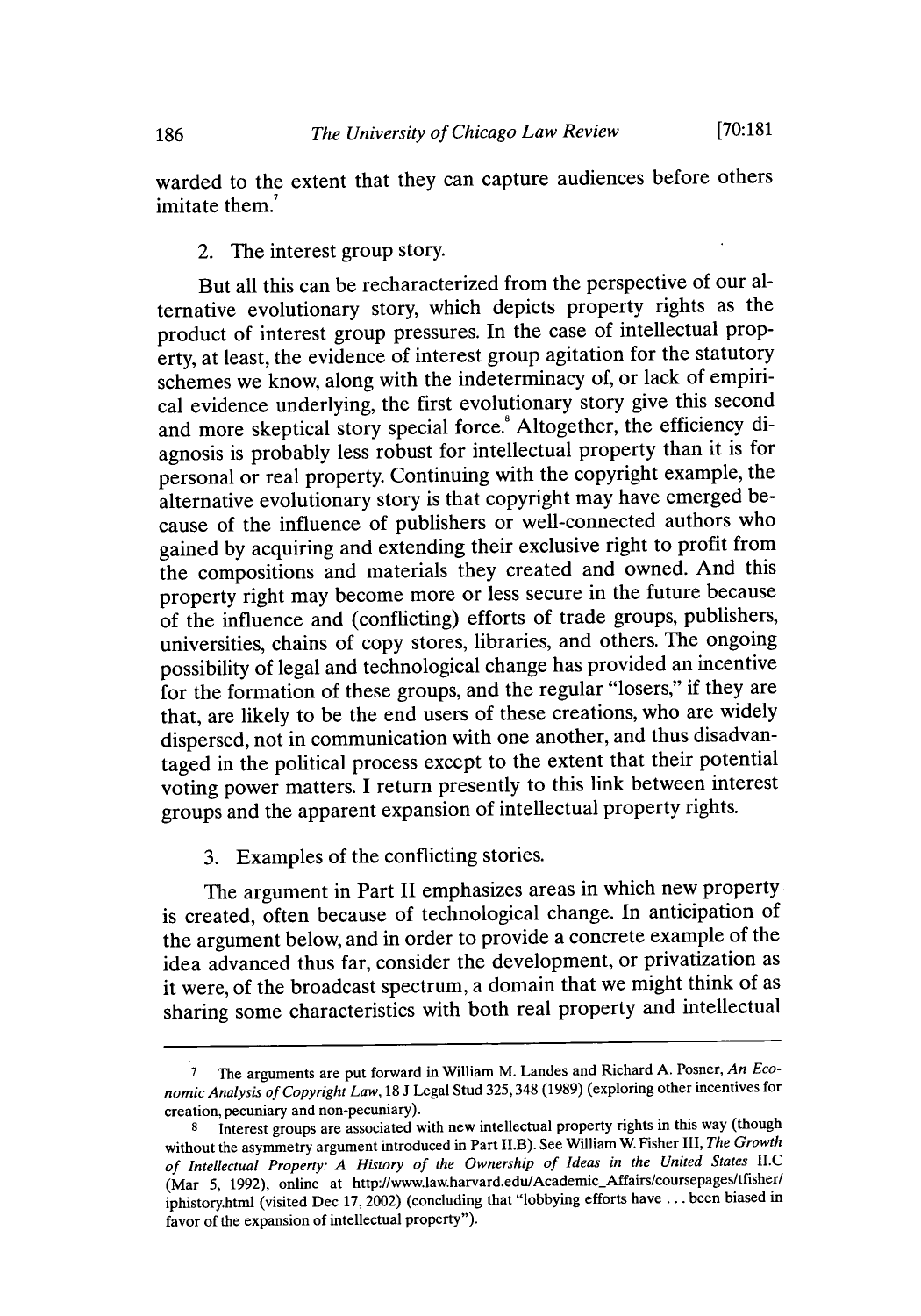**2003]**

property. The optimistic argument about government involvement and the parceling of property on the spectrum is that some legal intervention was needed to prevent signal interference due to the overcrowding of the airwaves, much as regulation (or extensive and high transaction cost bargaining) might be needed to avoid over-fishing or pollution or traffic congestion in analogous settings where there looms a tragedy of the commons. Any initial allocation, followed by transferability and limited regulation (as there is for real property), could have produced a fairly decent result. In turn, the skeptical interest group story is that the government took control of the spectrum and<br>then made allocation choices—and continues to regulate—not in the "public interest" but rather to appease interest groups that sought to censor the broadcast media or even to chill criticism of the government itself.<sup>9</sup> It is unlikely that anyone would make a serious claim that the evolution of these rights has been something to celebrate as an example of spontaneous efficiency. Similarly, the emergence of our patent system, our copyright law, and our Blackacres may give little reason for exultation.

Real property rights also respond to technological changes<sup>10</sup> such as new irrigation techniques, or to opening up new territory after exploration, but the changes that have come along recently in the world of intellectual property—such as photocopiers, compact disc burners, and peer-to-peer file sharing technologies that affect the value and dynamics of copyright-have been rather dramatic and rapid. Intellectual property rights are especially interesting because new technologies change the balance between inducements for the creators and dissemination to users. As new copying technologies come about, for example, the best default rules for copyright protection are likely to change; they may tilt toward allowing increasingly inevitable dissemination or instead towards protecting creators, as it becomes yet harder to appropriate a substantial portion of the gains from one's creation<br>because controlling access becomes more difficult. At the same time, interest group dynamics change as firms and other entities adjust to new technologies. By way of illustration, courts have, in recent years, permitted home copying of commercial television and movies but then not permitted Napster to continue to facilitate the downloading

**<sup>9</sup>**See Thomas W. Hazlett, *The Rationality of the US. Broadcast Spectrum,* 33 J L & Econ 133, 161, 164-70, 175 (1990) (noting that "self-interested rationality" of interest groups influenced the development of the broadcast spectrum).

 $^{10}$  All property rights are likely to evolve with technological change, either because (from an efficiency perspective) the best default rules depend on technological realities as well as transaction costs (which thems terests and the relative ability of groups to organize change with technology.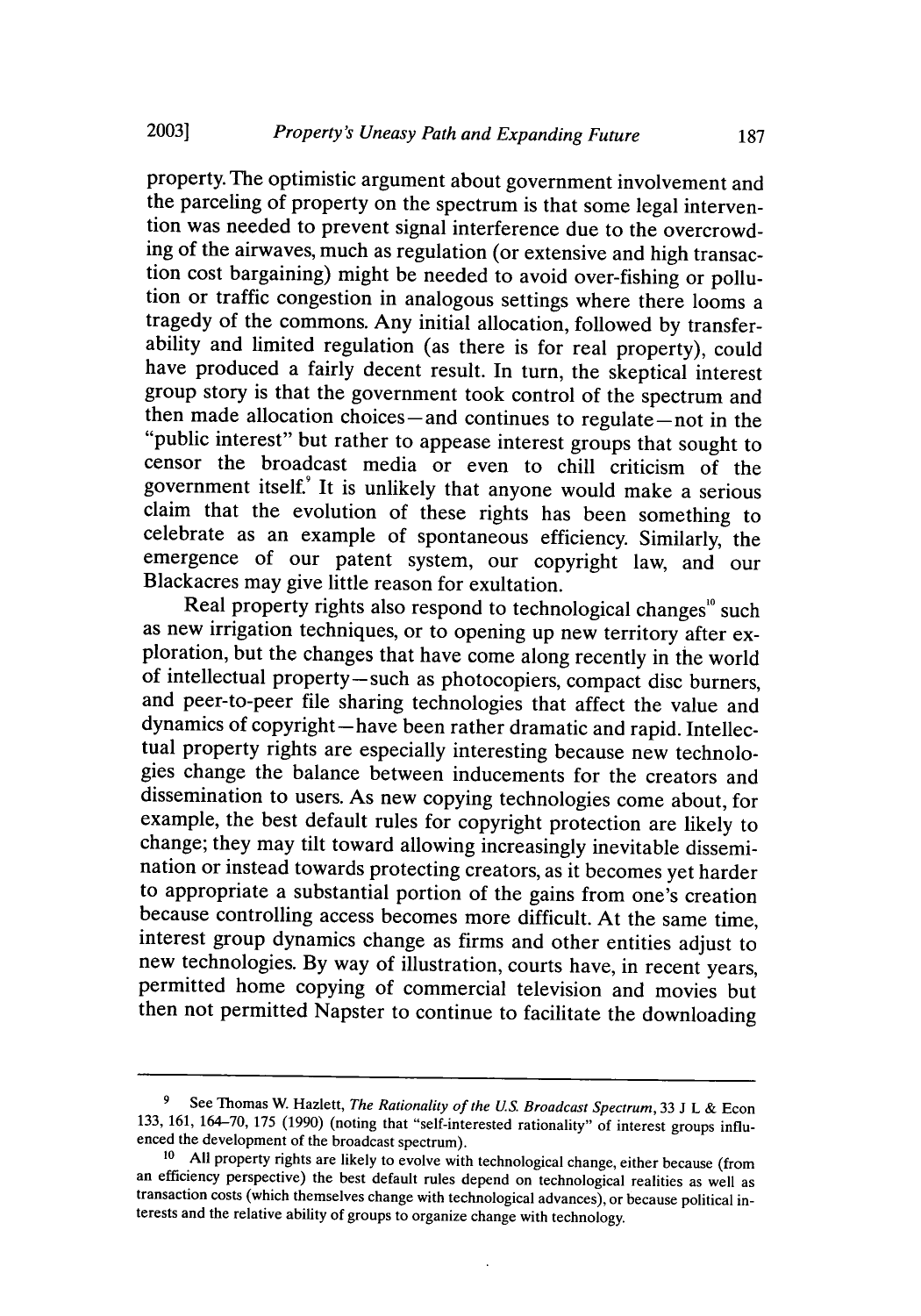of music by users who paid nothing to the creators." These evolutionary movements can be understood as twists and turns in response to changes in relative transaction costs but they can alternatively and rather plainly be attributed to interest groups and perceived political advantage.<sup>12</sup>

These examples illustrate the optimistic and the skeptical stories regarding the evolution of property rights. The optimistic one is of the standard law and economics variety, and it suggests alterations in rights in response to technological changes-especially where adjustments are not easily made through private bargains. To take an extreme but illustrative hypothetical, if technological change made it feasible for millions of citizens to live and work deep underground, we might expect some reshuffling of property rights in land - much as air rights were redefined when air travel became feasible. This is more likely if the underground construction involves coordinating the interests of many property owners, because otherwise simple bargains should be expected. The essential point, then, is that wealthmaximizing property rights are likely to adjust here and there with technological changes. In turn, the second story sketched here offers a more skeptical depiction of the evolution of property rights, as it focuses on interest groups and, therefore, the expectation that political (and litigation) power will not be distributed evenly across the population or even the economy. Technological changes play an important role in this story as well; a new technology (such as one associated with underground living) might create a powerful new industry, or an existing interest group might try to fight off a new technology with regulatory hurdles. But in each case, the new political bargain may or may not be socially beneficial.

With these alternative stories, I have not claimed that interest groups always generate inefficient property rights and assignments. Even a selfish ruler will be more inclined to favor interests that generate more wealth, because the greater the economic pie, the greater the slice that the ruler can extract. Correspondingly, interest groups may overachieve because they are better positioned to overcome collective action problems than are their competitors, but, other things equal, political effort and influence are likely to be associated with produc-

**<sup>11</sup>** See *Sony Corp of America v Universal City Studios, Inc,* 464 US 417,456 (1984) (allowing home recording of commercial broadcasts); *A&M Records, Inc v Napster, nc,* 284 F3d 1091, 1095 (9th Cir 2002) (upholding an injunction against the peer-to-peer file-sharing Napster system).

<sup>12</sup> Note the implication, in accord with much of the positive political theory literature - but not explored here-that interest groups can work through courts as well as legislatures. I do not claim that these cases were perfectly predictable. Home recording pitted organized interest groups against one another, although by the time the case was decided there were also millions of voters strongly in favor of open access.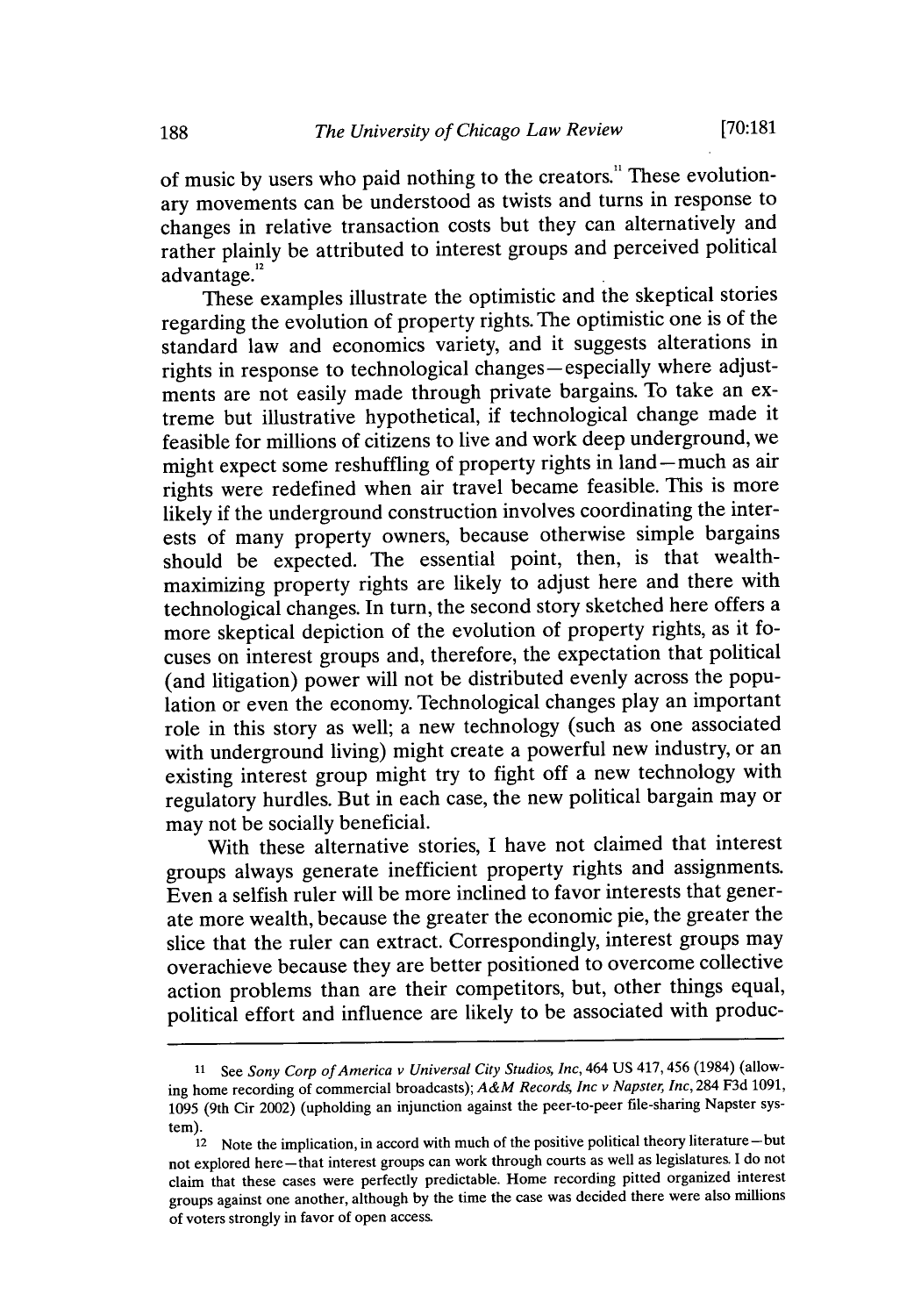tive activity. It is for this reason that I label the interest group story skeptical rather than pessimistic. Property rights that emerge from such activity may or may not be socially desirable (even apart from the rent seeking that takes place in pursuit of these rights), but the picture is much less sanguine than the one usually painted with the commons receding in the background and hard-working tillers of land dominating the foreground.

Nor am I suggesting that we should always be agnostic about the relative merits of the two evolutionary stories. Interest group activity can be good, bad, or neutral. In a given situation, we might know enough about local history to regard the evolutionary process as efficient or, to the contrary, as sadly demonstrating the power of overachieving interest groups in the face of high transaction costs. For example, in areas where property rights have evolved to a congruent position in a variety of legal systems we might be fairly optimistic about the evolutionary path we have taken. But in many spheres it is probably difficult to know whether to rejoice or fret over the property rights that have emerged. And agnostic as we might be about property's path to the present, there is the question of what to expect of its future. It is to this subject that I now turn.

## II. PROPERTY'S FUTURE AND THE BOUNDARIES OF IDEAS

## A. The Idea/Device Distinction

All readers of law reviews know that a property right, in the form of a patent, is available to one who invents a machine or device or possibly a process that is new, useful, and nonobvious, but is not available to one who simply has a terrific idea for a machine, for social or ganization, for law reform, and so forth.<sup>13</sup> Similarly, we copyright expressions but not mere ideas. This idea/device (and, in the case of copyright, idea/expression) distinction, as I will call it, is occasionally fuzzy and certainly unstable." For example, mathematical algorithms cannot be patented, but computer programs and some fairly abstract advances in chemistry can. More generally, current law offers new hope for the creators of ideas, so that one who designs a new financial practice or develops a new swimming stroke might gain a patent. Patentability, however, still requires the practice or stroke to be novel, nonobvious (to a person of ordinary skill in the art), and useful (so that it is not merely an abstract idea), though the creation of private property rights in this manner was once thought inconceivable." The

**<sup>13</sup>**See Patent Act of 1952,35 USC § 101 et seq (2000).

<sup>&</sup>lt;sup>14</sup> This distinction is one that might be explained based on incentives to creators, but I leave that topic for another day.

**<sup>15</sup>** See *Diamond v Diehr,* 450 US 175, 192-93 (1981) (finding a process for curing synthetic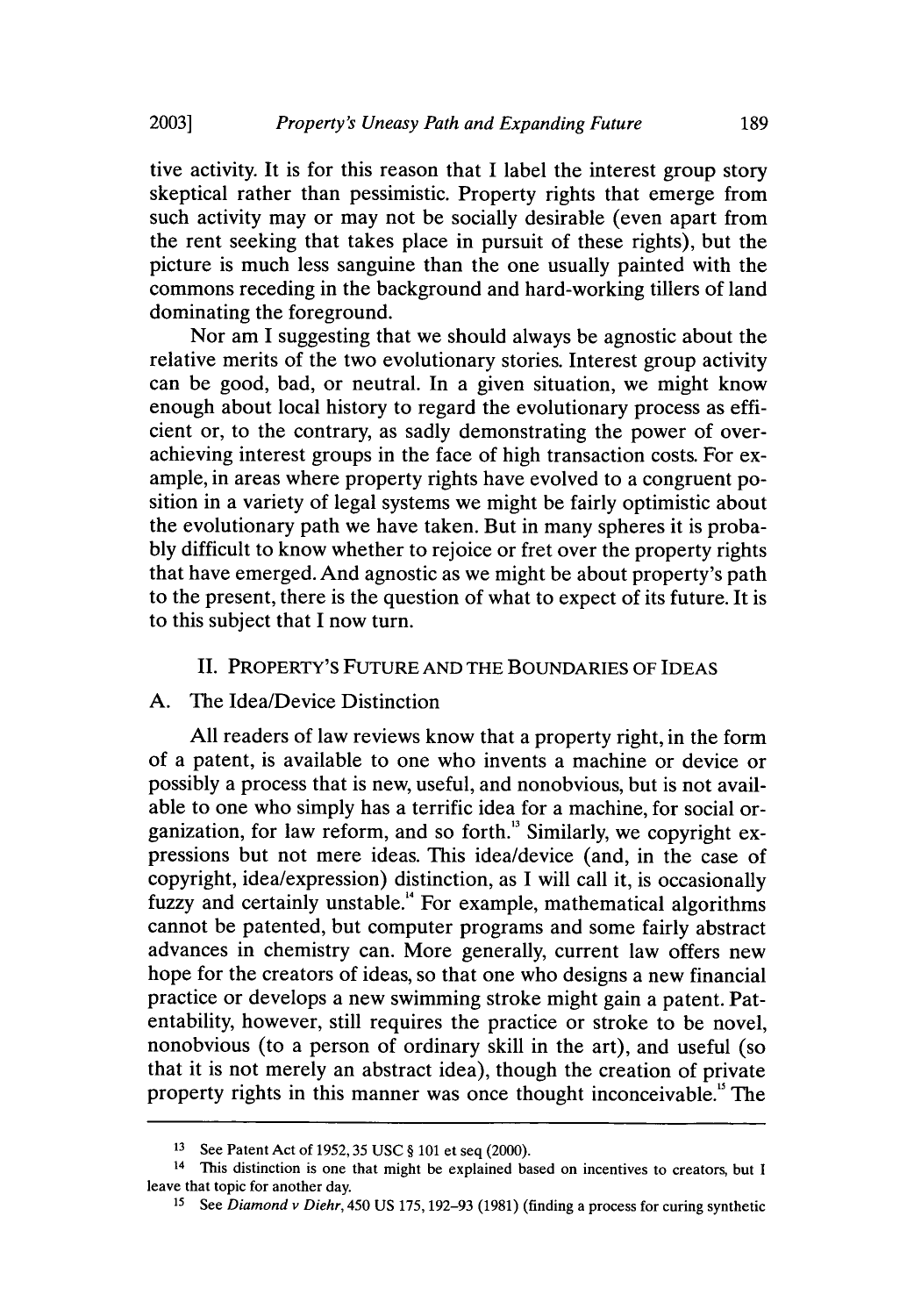fuzziness and instability are exacerbated by technological change if only because change upsets settled conceptions of the line between ideas and devices. I draw attention to the treatment of ideas simply to lay the foundation for a claim that property rights will expand over the coming years. In particular, we should expect increased protection for the creators of ideas, abstract or not. This expansion comes not only because of technological changes, but also, and more interestingly perhaps, because of an asymmetry in interest group activity and likely success. As we will see, the argument applies with much greater force to intellectual than to real property.

### B. Interest Group Asymmetry

My argument builds on the idea that interest groups will often defend existing rights or subsidies more aggressively and successfully than they will obtain new ones. There might be a psychological, or loss aversion, element to this, and there might be an element of capital market failure, because a right might produce revenue with which to defend it, while a potential right might require borrowed funds to acquire. But my central argument goes to the heart of interest group theory and builds on the notion that it is easier to organize a group that is identifiable than it is to organize one that is dispersed and less identifiable, or merely probabilistic. Interest group activity as to property rights is likely to be asymmetrical in the sense that groups will do better at protecting their rights than they will at organizing in order to obtain new ones. I begin with a stylized example from real property. Consider the prototypical example of a firm, *F,* that thinks of combining forces with like firms, G through *J,* in order to gain favorable trade treatment or gain the right to use public lands at low cost for their private purposes. We might imagine that success is plausible but uncertain. Consumers and competitor industries might rise up and oppose  $F<sub>S</sub>$  plan, and these interests do represent more voters and a greater economic stake (because of the presumed deadweight loss associated with the interest group grab), but these potential losers are also normally more dispersed and difficult to organize. Still, our political entrepreneur,  $F$ , can hardly be sure of success. Some members of  $F$ s in-

rubber patentable in spite of the fact that the process involved the use of a computer program); *State Street Bank v Signature Financial Group,* 149 F3d 1368, 1375 (Fed Cir 1998) (overturning the "business method" exception to patentability); Dale D. Miller, *Method of Putting,* U.S. Patent No 5,616,089 (Mar 29, 1996) ("A method of putting features the golfer's dominant hand so that the golfer can improve control over putting speed and direction.") (abstract). See also John R. Thomas, *The Patenting of the Liberal Professions,* 40 BC L Rev 1139, 1143 (1999) (recommending excluding from patent protection subject matter based on "the aesthetic, social observations or personal skill"); Robert P. Merges, *As Many as Six Impossible Patents before Breakfast: Property Rights for Business Concepts and Patent System Reform,* 14 Berkeley Tech L J 577, 581-82 (1999) (describing the history of these new developments).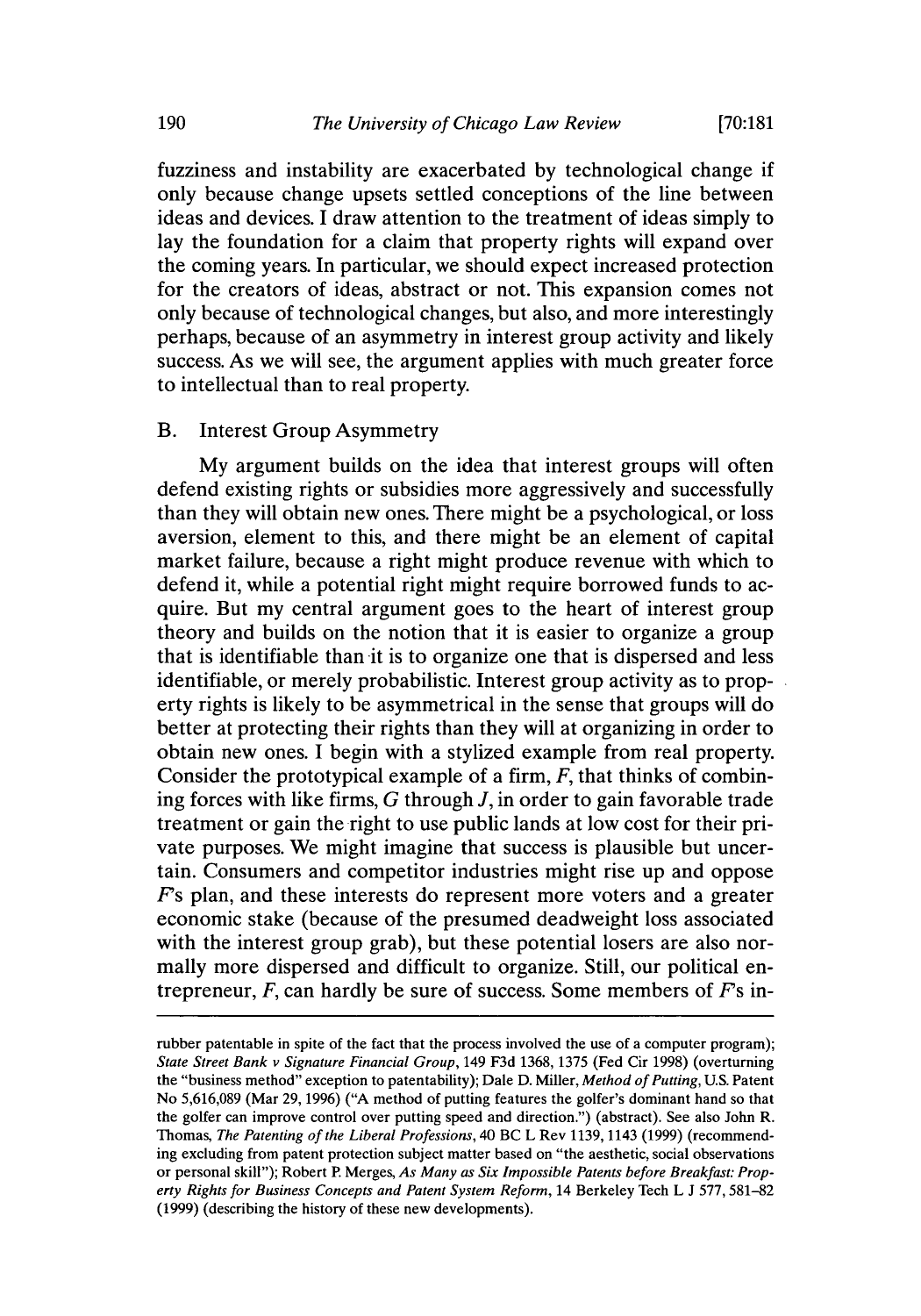**2003]**

tended group might hope to freeride and, therefore, not actively participate in the political activity, or they might decline to join forces for fear that the benefit produced by this political activity will redound to some of the firms in the group but not theirs. Even if the collective action problem among these firms can be overcome, the effort might simply fail; politicians might rather appeal to numerous voters than to a few sources of campaign funds, or consumer groups might get wind of the plan and make the defeat of this grab for power by *F* and the other firms a high priority issue. But if the stars are correctly aligned, political success is possible.

And what about the likelihood of a later campaign to undo this favorable treatment for one interest group, consisting of that handful of firms, *F* through *J?* These five firms will be enjoying a new property right and it is easy to see that once the new "right" is in hand, the group will have less trouble maintaining it than it had acquiring it, if only because the member firms will now perfectly identify themselves as beneficiaries of this regime of rights. Firm G might originally have feared that the acquired benefit would redound to *Fs* gain but not to  $G$ 's, but once  $G$  is in the winning coalition, it is obvious that the loss of the right will be costly to it. And it will continue to be the case that no small group of easily organized actors will have much incentive to take on the task of undoing this right because the benefits of such a reversal are likely to be widely dispersed. The most obvious losers are consumers or taxpayers, as they suffer from the most serious of collective action problems. In other settings, new property rights may be as easy to acquire as to maintain, but it will be quite rare for rights to be undone at a faster clip than they are created. This asymmetry, which obviously suggests the expansion of property rights over the long term, is more pronounced when the right is constitutionally protected, as when it is deemed to be a property interest that, if taken for public use (which may simply amount to its recapture into the commons), obliges the government to pay just compensation. In short, there is an endowment effect, or interest group asymmetry, as we might call it, which suggests an expansion of property rights over time.

With respect to real property, it will often be the case that new rights are effectively opposed by organized groups because most new rights come at the expense of old rights, in which case the potential losers are identifiable. If *F* seeks to bar imports of products that compete with *Fs,* then we can expect the affected importers to organize as well as *F,* but in opposition to the restriction. And if *F* and other firms aim to use public lands, but that land was previously open for logging, then we can expect the logging industry to do battle with *F.* If it is nevertheless the case that property rights expand, which is to say new rights are created out of old ones, then it is likely that transaction costs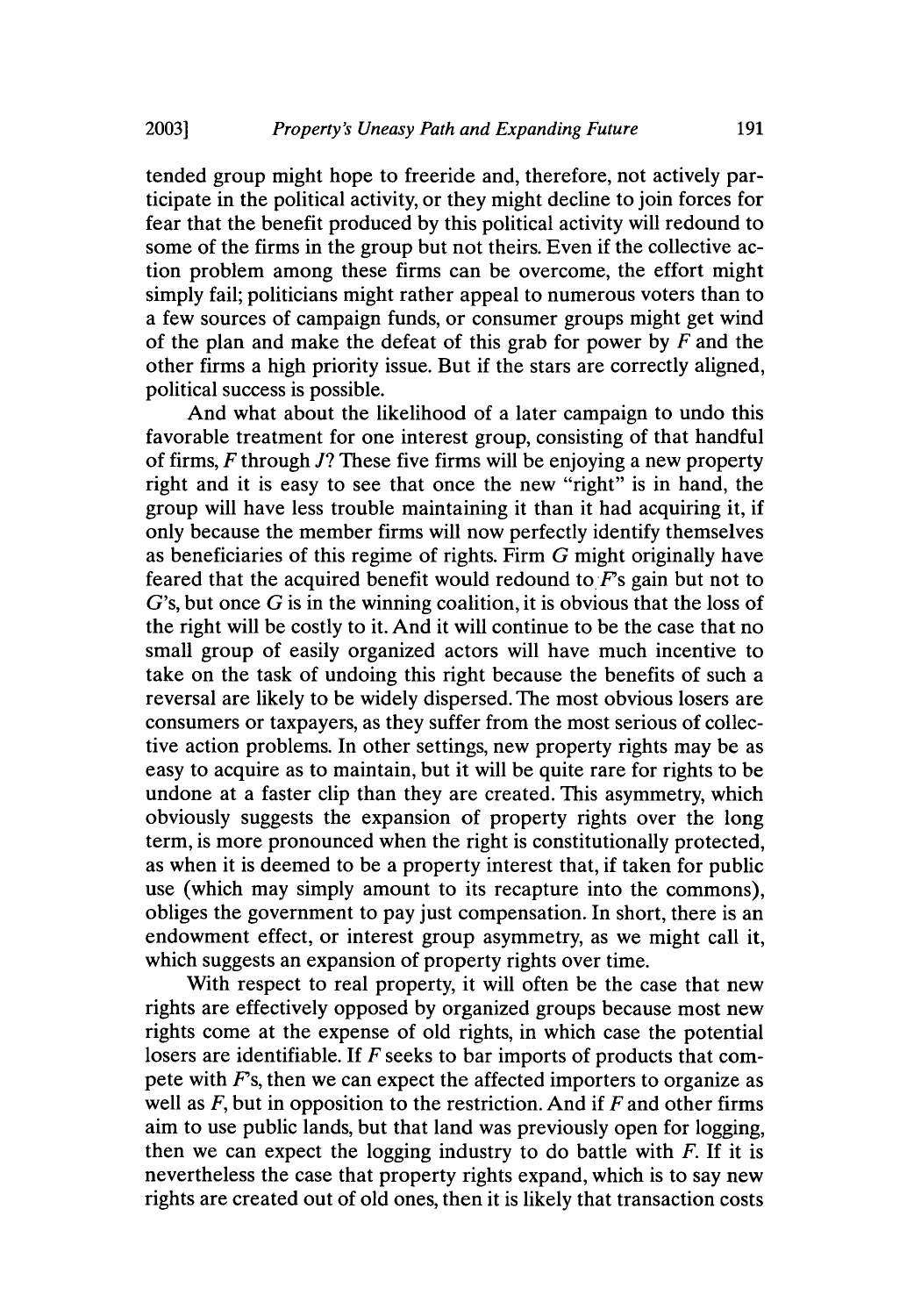play an important role. When air rights were made available to commercial air traffic, for example, they were in a sense carved out of fee simple properties down below, but the obvious transaction costs of bargaining with all these property owners made the emergence of these "new" air rights predictable and sensible.<sup>16</sup>

Interest groups that face organized opposition will do better to avoid battling over property rights, and turn their attention to incremental gains in the form of favorable regulations, deregulations, tax rates, government contracts, environmental rules, subsidies, and so forth. On occasion, there will be room to agitate for new property rights, as when a firm looks to exploit public land where there is no organized opposition. For the most part, the strategy will be to agitate where there is interest group asymmetry, which is to say where the costs of what they propose will fall on dispersed, unidentifiable, or disorganized interests-and this usually implies incremental regulatory changes rather than a re-carving of property rights. These regulatory changes do, of course, redefine property rights, and in some sense every property right is nothing more than what the law makes of it with various rules and taxes. But the essential point is that we should expect an expansion of property rights only until they mature, and identifiable owners control all available rights. Beyond that point, there will be occasional, dramatic responses to technological changes, but no particular reason to expect continuing expansion.

In the area of intellectual property, however, technological changes and ideas themselves create new economic pies and legal frontiers. As such, an expansion of property rights is to be expected because of the interest group asymmetry. If *K* develops an idea for a new product, it will often be the case that those who stand to lose from K's gaining a legal right to this idea are unidentifiable. Over time, innovators like *K* will agitate for new and greater property rights through legislative channels and through litigation in which courts are asked to interpret existing statutes in ways that benefit new creators." Groups that organize in favor of expanded intellectual property rights have the advantage of facing no clear efficiency argument for one level of rights or another. The basic and difficult tension between the goal of inducing creation and that of encouraging dissemination

<sup>&</sup>lt;sup>16</sup> See, for example, Clement L. Bouvé, *Private Ownership of Airspace*, 1 Air L Rev 232, 249-50 (1930) (discussing the absurdity of applying the *usque ad coelum* maxim, which is to say, trespass by acts above the surface, literally); Annotation, *Trespass by Acts Above Surface,* 42 ALR 945,949 (1926) (collecting and discussing cases applying *usque ad coelum).*

**<sup>17</sup>**Organized groups may see the threat of legislation and litigation and rise up to do battle with the identifiable claimant of a new right. But the point in the text is that there is virtually always a well-organized interest guarding against the formation of new property rights at the expense of old, real property rights, while in the arena of intellectual property this is less so.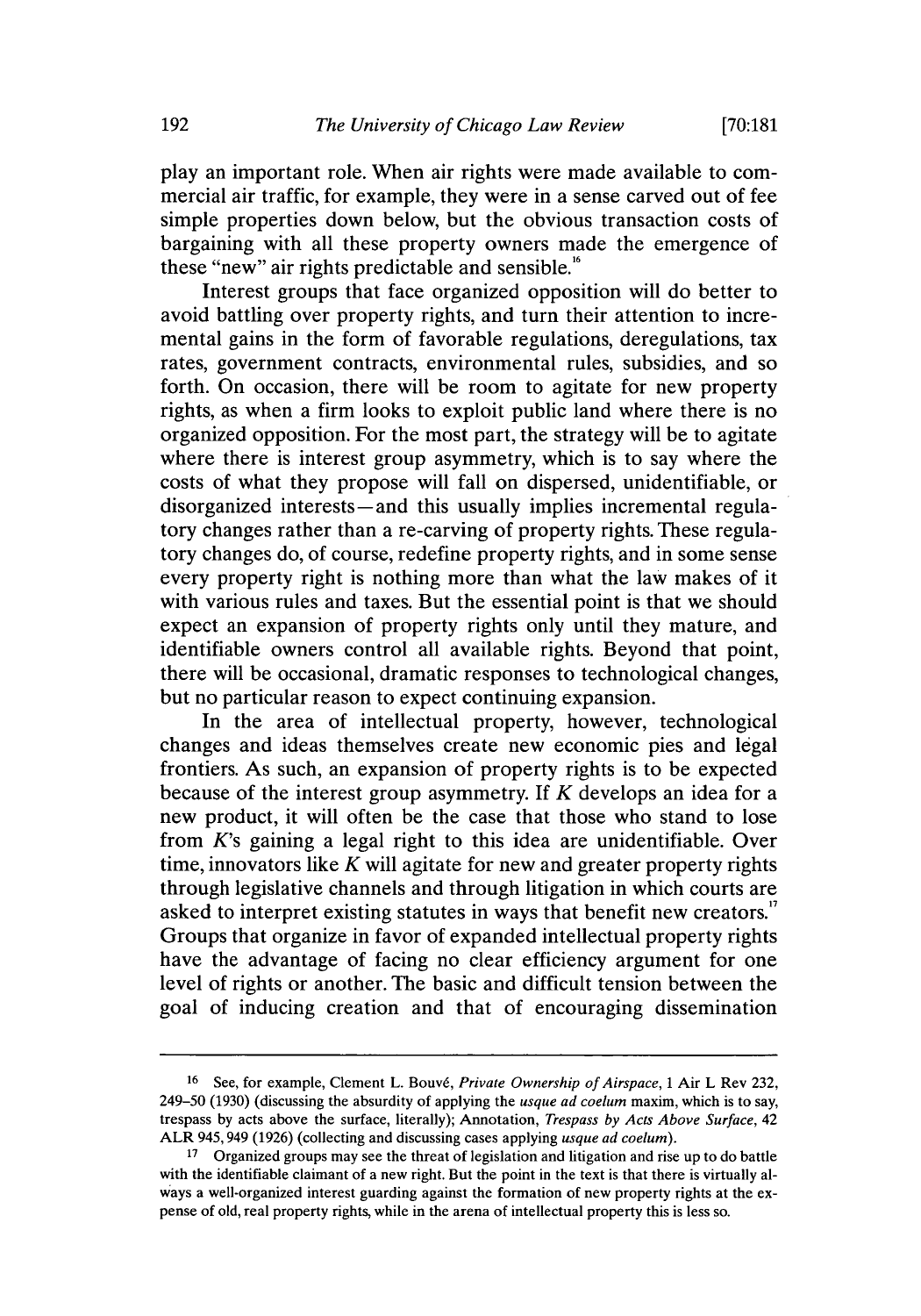(where additional users of intellectual property normally take nothing away from inframarginal users) has produced no obvious optimum. In contrast, a good case can be made on wealth maximization grounds for a fee simple in Blackacre, because a single owner can internalize costs and benefits, has incentive to maximize value, and so forth. But no such case can be made for a simple and complete right to an invention or expression. Against an uncertain efficiency baseline, we might expect interest groups to have more success because decisionmakers can easily camouflage their handouts as efficient balancing decisions or simply award new property rights in the belief that more inducement for creation is better-with no organized opposition pushing the case for free knowledge and wider dissemination.

Nowhere are these arguments more likely to be true than with respect to ideas. The interest group asymmetry idea suggests that we should expect sporadic agitation for a property right in a (mere) idea-because the winners are identifiable and the exploitation of the idea will often not identifiably impede on an existing set of easily organized holders of property rights. And, of course, once there is a property right in an idea, abstract or otherwise, it will be harder to undo than to maintain because of the asymmetry discussed earlier. Over time, then, we should expect increasing protection for ideas. The expansion may slow if and when these protected ideas constitute a substantial barrier to new innovators who must bargain with the previous generations of innovators in order to use and advance their ideas.<sup>18</sup> But property rights can expand a great deal before there is substantial opposition on this (transaction cost) ground, and then it is also possible that some coordinated licensing scheme (as exists in the music industry) will develop by contract or through other means in order to deal with assorted, earlier creators of ideas."

Put differently, we can think of ideas as a constant source of new frontiers. The opening position, or default rule, is that such frontiers as the deep seas, the Moon, and new ideas are unavailable for private exploitation; we do not expect our legal system to grant monopolies in

 $18$  On the idea that numerous earlier rights holders will form an obstacle to later progress, see Michael A. Heller, *The Boundaries of Private Property,* 108 Yale L J 1163, 1222 (1999) (indicating that resource fragmentation and judicial expansion of private property interests result in waste and inefficiency); Michael A. Heller and Rebecca S. Eisenberg, *Can Patents Deter Innovation? The Anticommons in Biomedical Research,* 280 Sci 698,698-99 (1998) (arguing that "a spiral of overlapping patent claims in the hands of different owners" could diminish biomedical innovation). See also Clarisa Long, *Proprietary Rights and Why Initial Allocations Matter,* 49 Emory L J 823,827 (2000) (exploring transaction costs as barriers to renegotiation of intellectual property rights).

<sup>&</sup>lt;sup>19</sup> For an optimistic account, see Robert P. Merges, *Contracting into Liability Rules*: *Intellectual Property Rights and Collective Rights Organizations,* 84 Cal L Rev 1293, 1295 (1996) (exploring how privately-established organizations in different industries emerge to reduce the transaction costs associated with intellectual property licensing).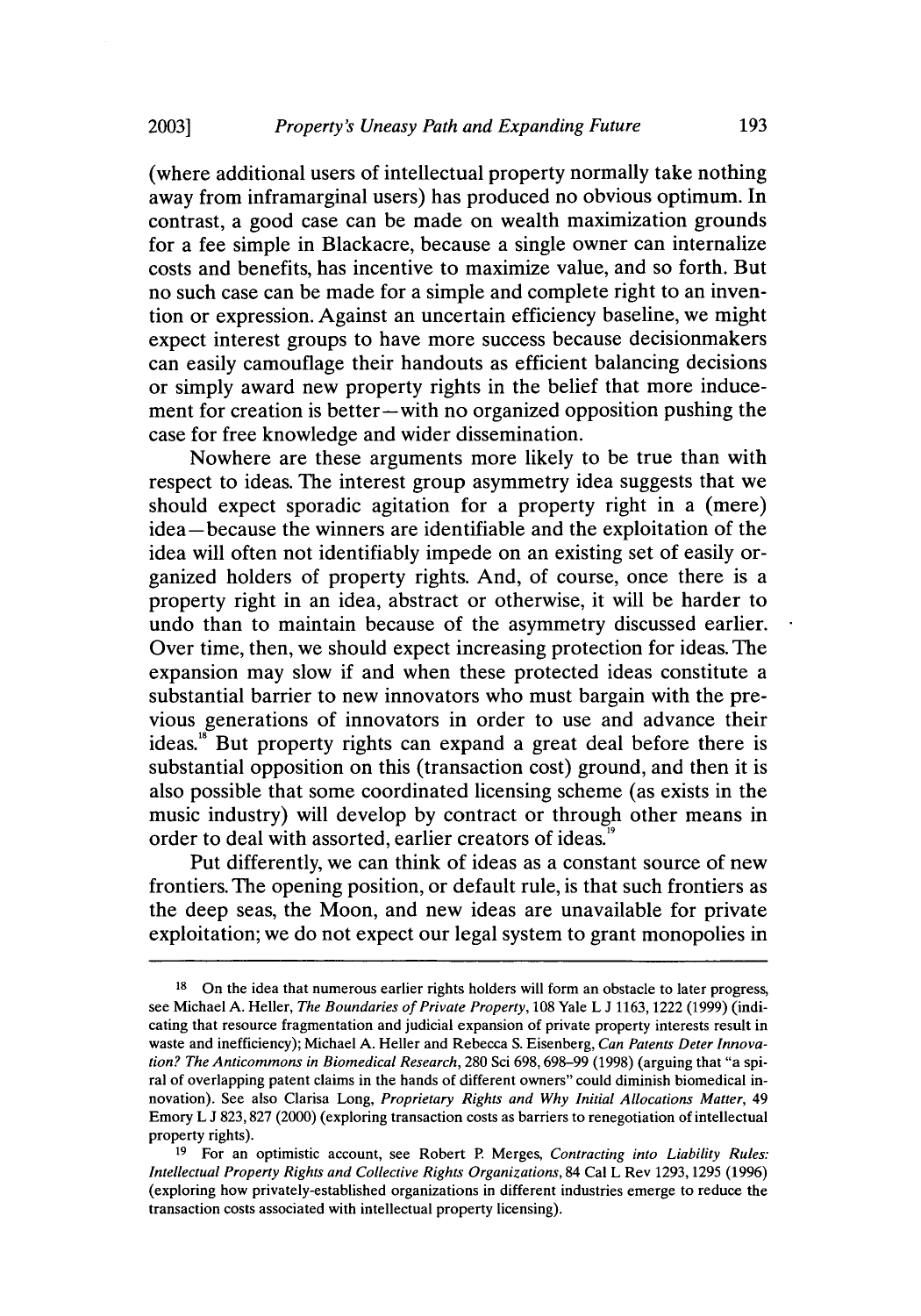claims to these frontiers or to enforce the results of a spontaneous race to lay claim to these frontiers. But over time we should expect bits and pieces of each of these frontiers to become privatized. The optimistic story will be that the owner of Moonacre has optimal incentive to maximize its value. The skeptical story will be that the owner of Moonacre struck a deal with the government authority and that this owner was advantaged in the political process as compared to dispersed losing interests. And once Moonacre is in existence, the interest group asymmetry (buoyed by the right to just compensation) reminds us that this property right will be difficult to undo. The same is true of ideas, and of course it is these ideas, rather than pieces of the moon, which we can expect to come into play and to dominate our economy **-** and interest group activity **-** in the future.

### **CONCLUSION**

There are signs that property rights in ideas are up for grabs where no such rights seemed possible before. Potential owners of rights in ideas may at first have an easier time through litigation (where expansion can easily proceed one step at a time) than through legislation, and we might optimistically expect property rights to emerge precisely where the idea/device distinction seems weakest. Each new right might be awarded where an idea was created through substantial investment, and not serendipity, so that an efficiencyminded judge was tempted to create a new property right so as to provide inducements to future creators who might expect like wisdom in the future. Over time the action will shift to the legislature, and here the two evolutionary stories will be tested.

I have suggested that in the realm of intellectual property we are in for dramatic changes of the sort that took place in the world of real property when new continents were "discovered" and where rights were otherwise made possible without powerful opposition. Our drama will take place where interest groups focus on previously unpatentable and otherwise unprotectable innovations and ideas. Perhaps the most optimistic thing to say about this potential explosion of intellectual property rights is that regardless of how apt the skeptical story of the history of property rights has been, we have not done so badly as a legal system, and economies governed by ours and related legal systems have fared well. Property rights may have been assigned, privatized, regulated, and even occasionally recaptured for a commons, but so long as these rights remain transferable there has been and will be decent opportunity for efficiency to win out in the long run.

Another ground for optimism is that when interest groups do much more harm than good, our political system encourages compet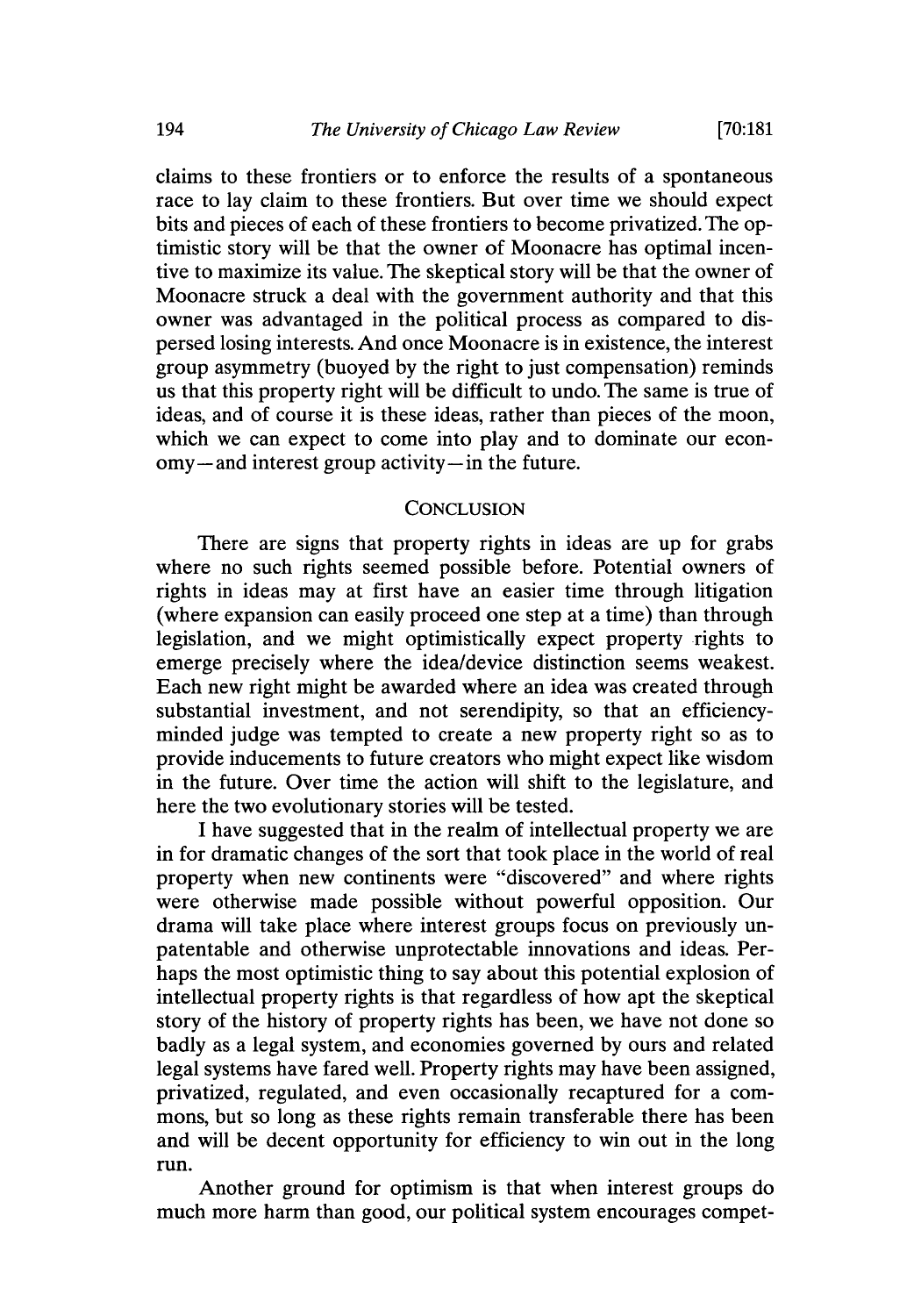ing interest groups to form, and sometimes even encourages political entrepreneurs who can benefit from the affections of numerous voters or from the economic activity that is unleashed when sensible policies are pursued. If interest groups obtain property rights that are dramatically inefficient, there will be great wealth to be enjoyed from the dismantling of these rights, and we should expect our political system, and even our interest groups, to see us to this result. Similarly, whatever happens in the realm of ideas, and whatever evolutionary path our property rights take, we can rely on private bargains and our larger political and legal system to make the journey manageable if not downright attractive. The journey may go much better if we are careful as to how we characterize the path we have followed to the present.